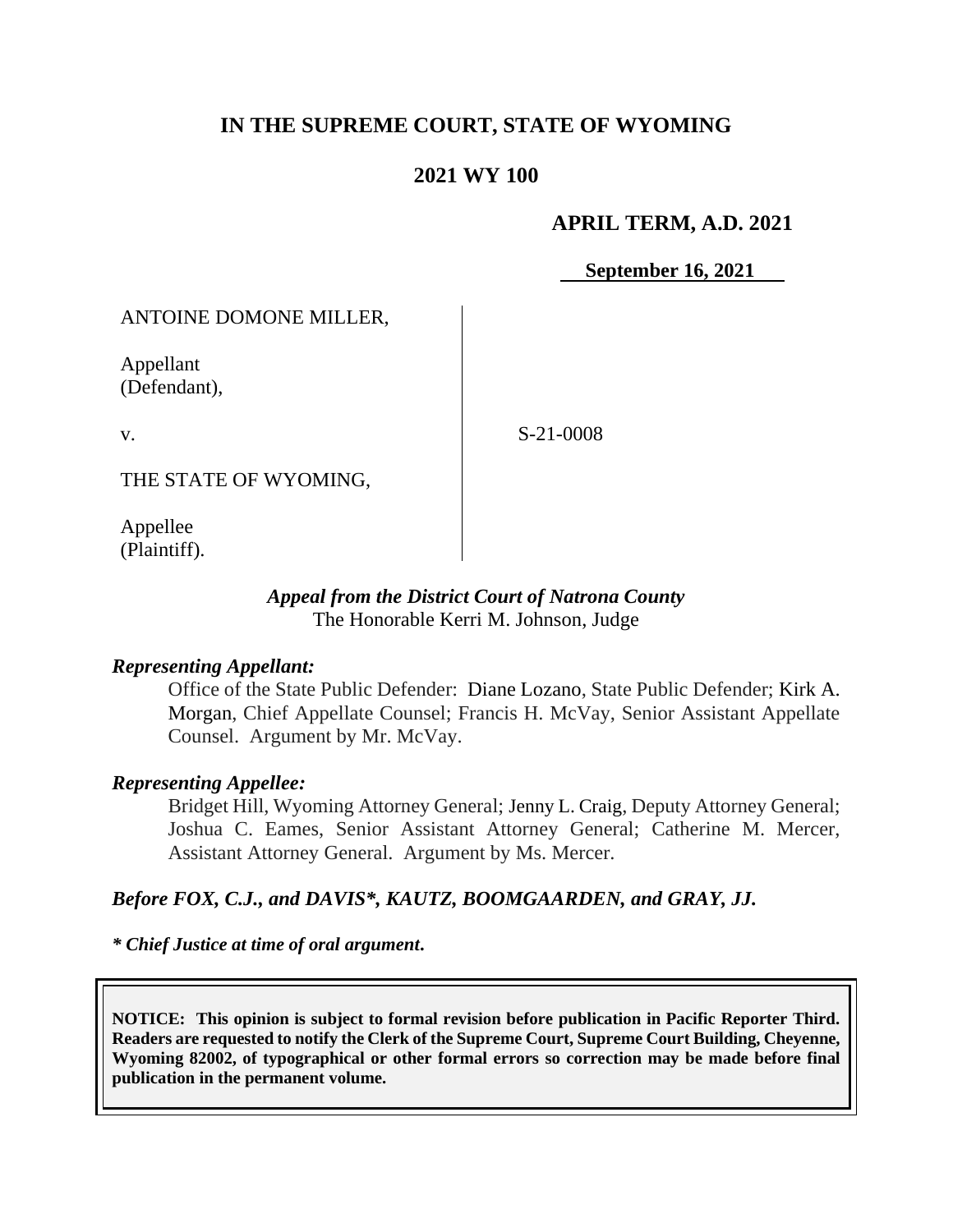## **KAUTZ, Justice.**

[¶1] Antoine Domone Miller was convicted by a jury of one count of felony strangulation of a household member and one count of misdemeanor domestic battery. Mr. Miller claims the district court violated his right to due process when it refused to allow him to plead guilty to domestic battery. The State argues there was no due process violation and the district court did not abuse its discretion by refusing to accept Mr. Miller's guilty plea. We affirm.

#### **ISSUES**

[¶2] The issues on appeal are:

1. Did the district court violate Mr. Miller's due process rights by refusing to allow him to plead guilty to misdemeanor domestic battery?

2. Did the district court abuse its discretion by refusing to accept Mr. Miller's guilty plea?

## **FACTS**

[¶3] Mr. Miller, Patricia Martinez, and her twelve-year-old daughter lived together in Casper, Wyoming. On January 30, 2020, Mr. Miller woke up while Ms. Martinez was getting ready for work and looked at her in an "irritated" manner. She asked, "What?" He grabbed her by the throat, pushed her head up against a door, and said, "Don't you ever say 'what' to me, you b\*\*\*h." Mr. Miller squeezed her throat, which hindered her breathing and made her dizzy. When he let go of her, Ms. Martinez fell against the door and grabbed a nearby counter, gasping for air. A short while later, Mr. Miller drove her to work.

[¶4] At the end of her shift, Mr. Miller picked Ms. Martinez up from work and drove to her daughter's school. They argued while waiting for her daughter to come out of the school, and Ms. Martinez told him she wanted to end their relationship. Mr. Miller said, "I'll show you, b\*\*\*h, if you don't want to be with me." He removed a pen from the vehicle's console and stabbed her in the leg with it. Ms. Martinez started crying and put her hand on the wound to control the bleeding. After the daughter got into the vehicle, Mr. Miller drove to Ms. Martinez's sister's apartment. When her sister asked her what had happened to her leg, Ms. Martinez did not answer.

[¶5] Mr. Miller left the apartment, and Ms. Martinez told her sister and daughter about the stabbing and called 911. Upon the advice of emergency personnel, Ms. Martinez went to the emergency room (ER) to have the stab wound treated. While at the ER, Ms. Martinez described the stabbing incident to law enforcement and reported Mr. Miller had choked her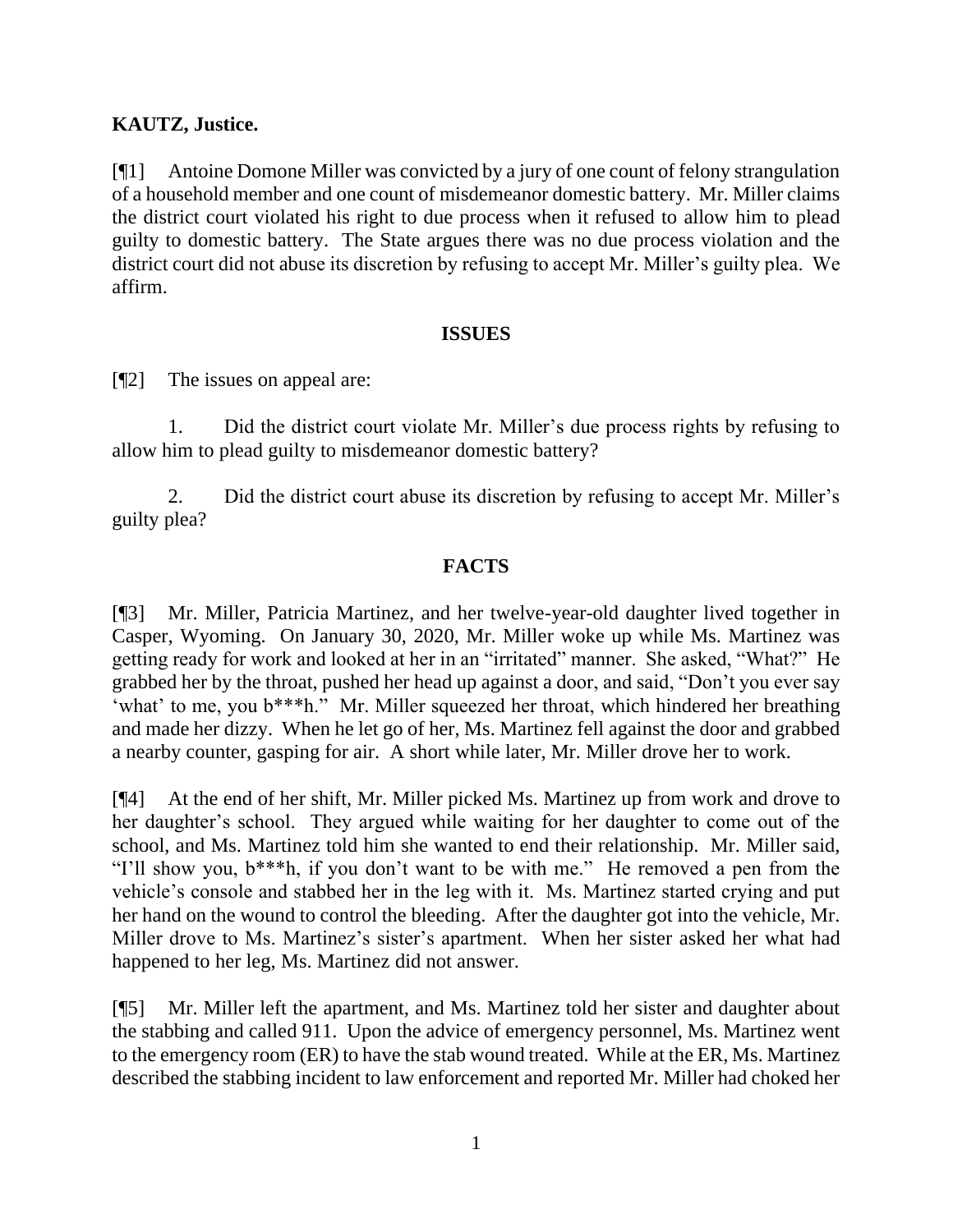that morning. She also said he had slapped her. Law enforcement took photos of her leg injury and discolorations and bruising on her neck.

[¶6] The State charged Mr. Miller with one count of felony strangulation of a household member and two counts of misdemeanor domestic battery for slapping and stabbing Ms. Martinez. Later, the State amended the information to add an enhancement to the strangulation charge, asserting Mr. Miller was a habitual criminal because he had previously been convicted of three felonies arising out of separate occurrences. *See* Wyo. Stat. Ann. § 6-10-201(a) and (b)(ii) (LexisNexis 2021). Mr. Miller was arraigned on March 17, 2020, and pleaded not guilty to the charges.

[¶7] The district court entered a criminal case management order the day of the arraignment. *See* Wyoming Rule of Criminal Procedure (W.R.Cr.P.) 12(d) ("Unless otherwise provided by local rule, the court may, at the time of the arraignment or as soon thereafter as practicable, set a time for the making of pretrial motions or requests and, if required, a later date of hearing."). Relevant here, the court ordered the State to "provide notice of its intent to use [Wyoming Rule of Evidence (W.R.E.)] 404(b) evidence no later than 45 days from the date of arraignment." The criminal case management order also stated: "In the event the Defendant changes his . . . plea to guilty, the Defendant and counsel for both parties shall use their best efforts to see that the Court is advised of the change of plea **not less than three days** before the scheduled trial date." (Emphasis in original). Trial was set to commence on August 24, 2020.

[¶8] On July 13, 2020, Mr. Miller requested a hearing to change his plea on the two misdemeanor domestic battery counts, leaving only the strangulation count for trial. The district court set the change of plea hearing for August 11, 2020. At the hearing, defense counsel stated Mr. Miller wanted to plead guilty to the two domestic battery misdemeanors but there was no plea agreement with the State. The district court asked: "Don't you think that changing a plea to [the domestic battery counts] causes significant 404(b) issues if the [c]ourt allows you to do that?" Defense counsel acknowledged the change of plea would "cause some 404(b) issues" but stated he was not going to challenge the State's late notice of proposed 404(b) evidence. Although he intended to object to introduction of photos relevant to the battery counts, he realized the incidents leading to all three charges were "probably 404(b) to each other" and the stabbing count would have "to be brought up because that is the reason that officers were contacted in the first place[.]" At the conclusion of the hearing, the court denied Mr. Miller's request to change his pleas on the domestic battery counts because it would require continuing the trial on the strangulation count to determine the admissibility of the battery evidence.

[¶9] The State subsequently dismissed the domestic battery count involving the slapping. After a trial, the jury found Mr. Miller guilty of strangling Ms. Martinez and domestic battery for stabbing her. It also found he was a habitual criminal with three prior felony convictions. *See* § 6-10-201(a), (b)(ii). Because he was a habitual criminal, the district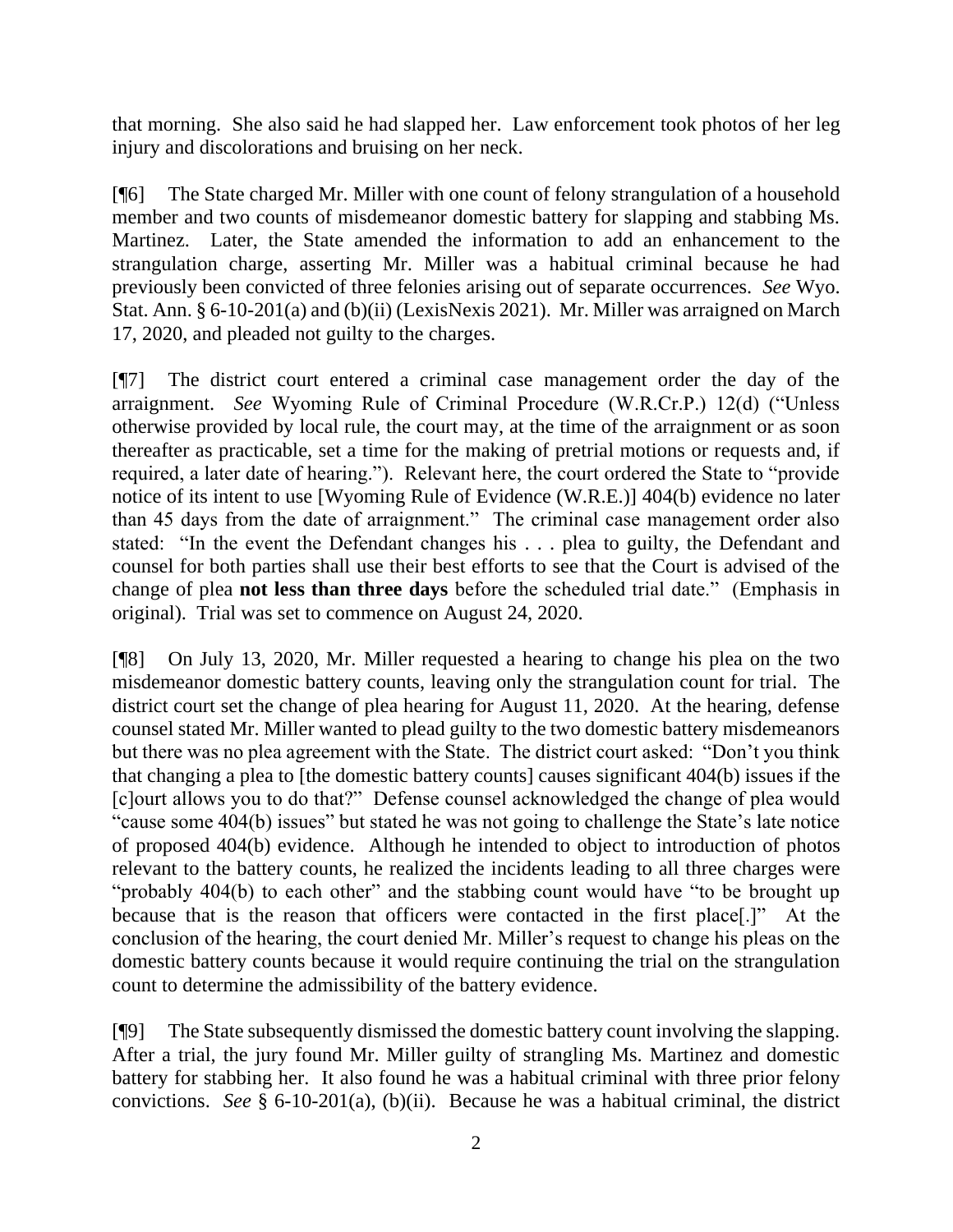court sentenced Mr. Miller to life in prison for the strangulation. *See id.* It sentenced him to a concurrent term of 180 days for the battery. Mr. Miller appealed.

### **DISCUSSION**

### **A.** *Due Process*

[¶10] Mr. Miller claims the district court violated his right to due process when it refused to allow him to plead guilty to the domestic battery charges. We review *de novo* the question of whether Mr. Miller's due process rights were violated. *Bush v. State,* 2008 WY 108, ¶ 72, 193 P.3d 203, 221 (Wyo. 2008) (citing *Humphrey v. State,* 2008 WY 67, ¶ 32, 185 P.3d 1236, 1246 (Wyo. 2008)). "'The party claiming an infringement of his right to due process has the burden of demonstrating both that he has a protected interest and that such interest has been affected in an impermissible way. The question is whether there has been a denial of fundamental fairness.'" *Hardman v. State,* 2020 WY 11, ¶ 35, 456 P.3d 1223, 1232 (Wyo. 2020) (quoting *KC v. State*, 2015 WY 73, ¶ 16, 351 P.3d 236, 241 (Wyo. 2015)) (other citations omitted). A violation of a constitutional right "is not automatically reversible; prejudice must be demonstrated before reversal will be required." *West v. State,*  2013 WY 128, ¶ 12, 311 P.3d 157, 160 (Wyo. 2013) (citing *State v. Spears,* 76 Wyo. 82, 98, 300 P.2d 551, 557 (Wyo. 1956)). "An error which violates a constitutional right is presumed prejudicial unless the reviewing court is convinced it was harmless beyond a reasonable doubt." *Id. See also, Harlow v. State,* 2003 WY 47, ¶ 43, 70 P.3d 179, 194 (Wyo. 2003) (citing *Chapman v. California,* 386 U.S. 18, 23-24, 87 S.Ct. 824, 827, 17 L.Ed.2d 705 (1967)).

[¶11] The United States Supreme Court has consistently ruled that a criminal defendant does not have an absolute right to plead guilty. *See Missouri v. Frye,* 566 U.S. 134, 148, 132 S.Ct. 1399, 1410, 182 L.Ed.2d 379 (2012) (a defendant does not have a federal right to have the judge accept a guilty plea); *Santobello v. New York,* 404 U.S. 257, 262, 92 S.Ct. 495, 498, 30 L.Ed.2d 427 (1971) (there is no absolute right to have a guilty plea accepted by the court); *Lynch v. Overholser,* 369 U.S. 705, 719, 82 S.Ct. 1063, 1072, 8 L.Ed.2d 211 (1962) (same). *See also, United States v. Moran,* 452 F.3d 1167, 1171 (10th Cir. 2006) ("It is well-established that a criminal defendant does not have the absolute right to plead guilty." (citations and some quotation marks omitted)). Mr. Miller recognizes this precedent but claims the criminal case management order and W.R.Cr.P. 11 gave him a protected interest in pleading guilty.<sup>1</sup>

## **1.** *Case Management Order*

<sup>&</sup>lt;sup>1</sup> Without citation to authority or explanation, Mr. Miller changes the terminology for establishing a due process right from a "protected interest" to a "substantial right." We will continue to use the "protected interest" language from our precedent.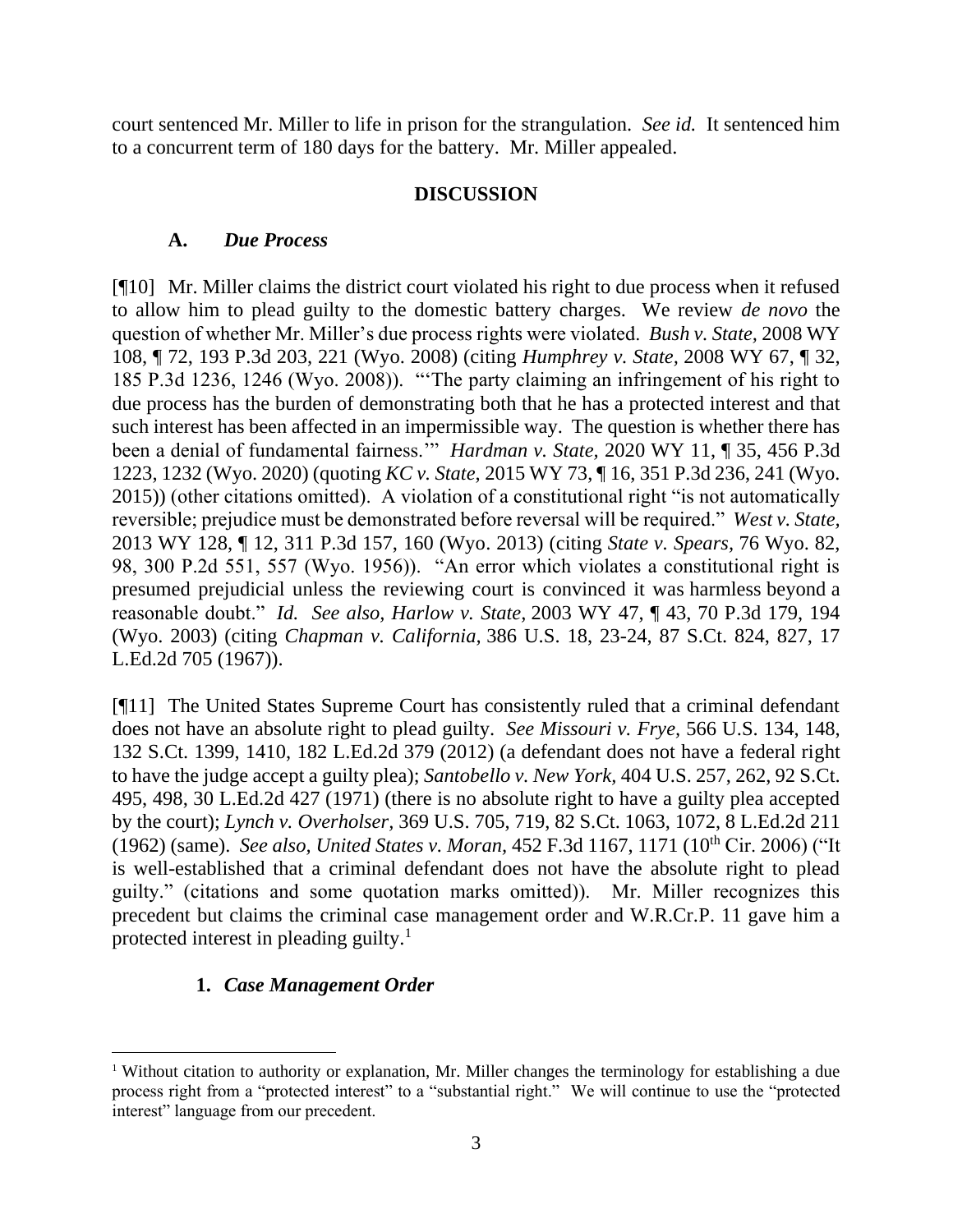[¶12] The criminal case management order instructed the parties to use their "best efforts" to notify the district court "not less than three days before the scheduled trial date" of a guilty plea. (Emphasis omitted). Mr. Miller cites *State v. Dieringer,* 708 P.2d 1, 8 (Wyo. 1985), and *Ford Motor Co. v. Kuhbacher,* 518 P.2d 1255, 1260 (Wyo. 1974), as authority for his argument the case management order created a protected due process interest in pleading guilty. In *Dieringer,* 708 P.2d at 8, and *Ford Motor,* 518 P.2d at 1260, we remarked on the authority of courts to enforce pretrial orders. However, those cases do not stand for the proposition that a criminal defendant has a due process right to plead guilty simply because the case management order references the plea. Notably, *Dieringer* and *Ford Motor* are civil cases, making their relevance to the issue of whether a case management order creates a due process right for a criminal defendant to plead guilty questionable. Additionally, in each of those cases, we recognized the district court had discretion to decide whether and how to enforce the requirements of the order and its decision was reversible only if it abused its discretion. *Dieringer,* 708 P.2d at 8; *Ford Motor,* 518 P.2d at 1260. *See also, Bogard v. State,* 2019 WY 96, ¶ 81 n.19, 449 P.3d 315, 334 n.19 (Wyo. 2019) (indicating that, like in civil cases, the court in a criminal case has discretion in enforcing its scheduling orders). There is no suggestion in *Dieringer* or *Ford Motor* that a case management order somehow creates a protected due process interest.

[¶13] Mr. Miller also cites to Justice Cardine's special concurrence in *Casteel v. News-Record, Inc.,* 875 P.2d 21, 25 (Wyo. 1994), as supporting his view that a case management order can create interests protected by due process. The district court in *Casteel* granted summary judgment in favor of the defendant newspaper in a defamation case. *Id.* at 22. Mr. Casteel claimed reversal was required because the court did not hold the summary judgment hearing within the time limits set out in the case management order. *Id.* at 22- 23. Citing *Dieringer,* 708 P.2d at 8, and *Ford Motor,* 518 P.2d at 1260, the majority reiterated a district court has discretion in deciding whether to enforce the terms of a case management order and its decision would not be overturned absent an abuse of discretion. *Id.* at 23. However, the majority did not reach the question of whether the district court abused its discretion by not following the case management order because Mr. Casteel waived the issue by failing to object in the district court. *Id.*

[¶14] Justice Cardine's concurring opinion emphasized the importance of a district court following its case management order:

> We should not approve the district court issuing a case management order and then casually ignoring the same by failure to enforce it as to all parties according to its provisions. Without enforcement, the order is meaningless and can either be a trap or an advantage to a party. It is bad precedent for us to suggest that the court can ignore its own order. However, failure to object to the timeliness of the hearing is a waiver and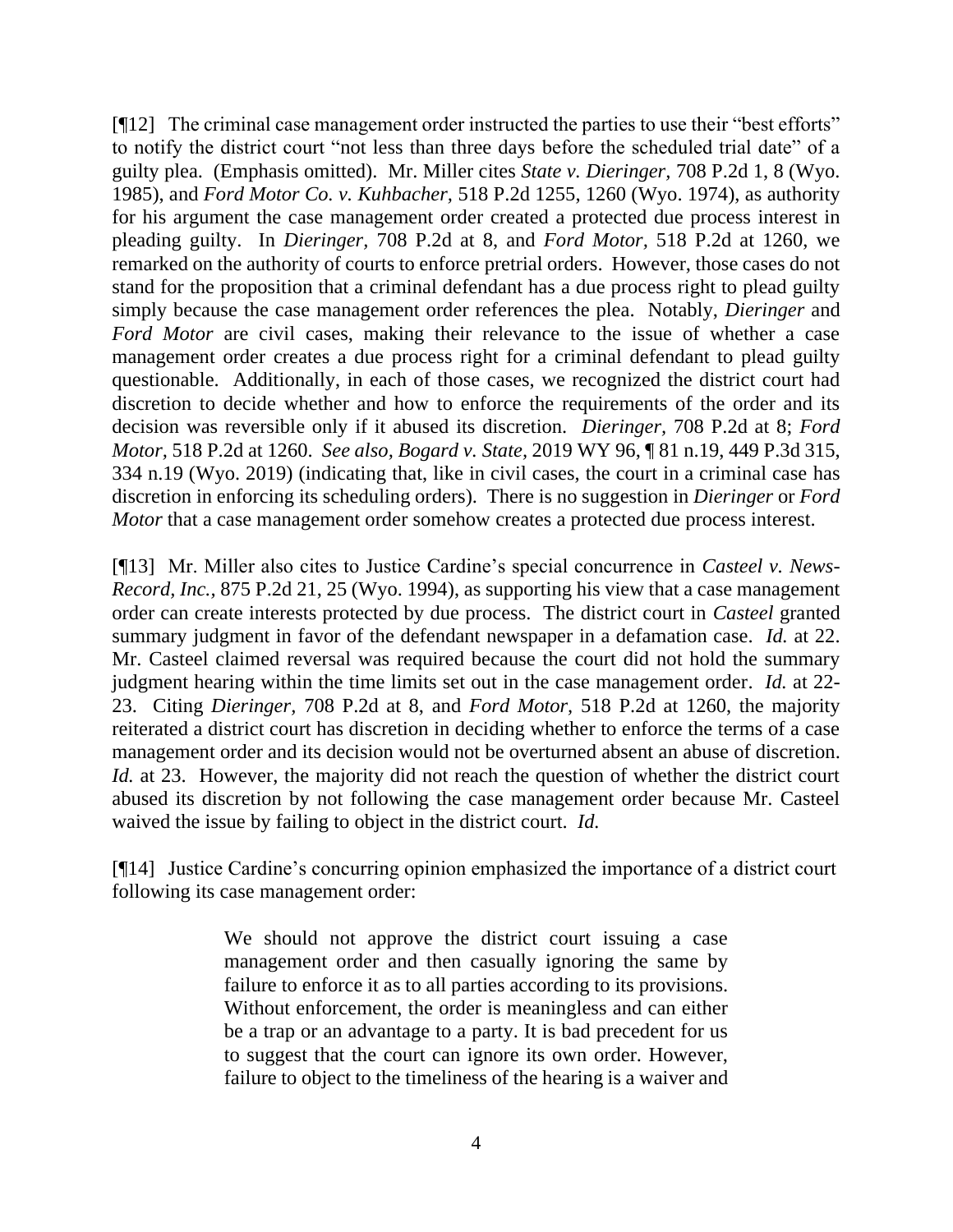dispositive, and for that reason I concur in the disposition of this issue and concur otherwise in the opinion of the court.

*Casteel,* 875 P.2d at 25 (Cardine, J., concurring). Justice Cardine did not state, or even suggest, a party has a due process right to enforcement of a case management order. At most, he indicated he may have found the district court abused its discretion by failing to follow its case management order had the issue not been waived. *Id.*

[¶15] Furthermore, the plain language of the case management order in this case does not indicate the district court intended to create an absolute right to plead guilty. *See generally, Tafoya v. Tafoya,* 2013 WY 121, ¶ 15, 309 P.3d 1236, 1240 (Wyo. 2013) (using the rules of contract construction, which start with the plain meaning of the language in the order, to determine the district court's intent when issuing it); *Glover v. Crayk,* 2005 WY 143, ¶ 10, 122 P.3d 955, 958 (Wyo. 2005) (same). Looking at the context of the change of plea provision in the case management order, it is clear the district court was simply creating a notification requirement to effectively manage its docket. *Tafoya,* ¶ 15, 309 P.3d at 1240 ("'[t]he language of [an order] is to be construed within the context in which it was written'" (quoting *Glover*, ¶ 10, 122 P.3d at 958)). Even the notification requirement was tempered because the district court instructed the parties to use their "best efforts" to give notice; it did not state a penalty for failing to do so. Mr. Miller has not established the criminal case management order granted him a protected due process interest in changing his plea to guilty.

## **2.** *Rule 11*

[¶16] Mr. Miller also asserts he had a due process right to plead guilty under W.R.Cr.P. 11. Rule 11(a)(1) provides "[a] defendant may plead not guilty, not guilty by reason of mental illness or deficiency, guilty, or nolo contendere." Mr. Miller does not identify any caselaw declaring that Rule 11 grants a criminal defendant the absolute right to plead guilty, and we have found no such precedent. Federal Rule of Criminal Procedure (F.R.Cr.P.) 11(a)(1) also states a defendant "may" plead guilty. Because of the similarity between the federal and state rules, we look to federal precedent for assistance in interpreting our rule. *See, e.g., Brown v. State,* 2019 WY 42, ¶ 13, 439 P.3d 726, 731 (Wyo. 2019) (discussing federal cases interpreting F.R.Cr.P. 11 because W.R.Cr.P. 11 is similar) (other citation and quotation marks omitted); *Dobbins v. State,* 2012 WY 110, ¶ 45, 298 P.3d 807, 820 (Wyo. 2012) ("since W.R.Cr.P. 11 is derived from its federal counterpart, we give weight to relevant federal procedure"). Despite F.R.Cr.P. 11(a)'s use of the permissive verb "may," federal courts have persisted in ruling a criminal defendant does not have an absolute right to plead guilty. *Frye,* 566 U.S. at 148-49, 132 S.Ct. at 1410; *North Carolina v. Alford,* 400 U.S. 25, 38 n.11, 91 S.Ct. 160, 168 n.1, 27 L.Ed.2d 162 (1970); *Moran,* 452 F.3d at 1171.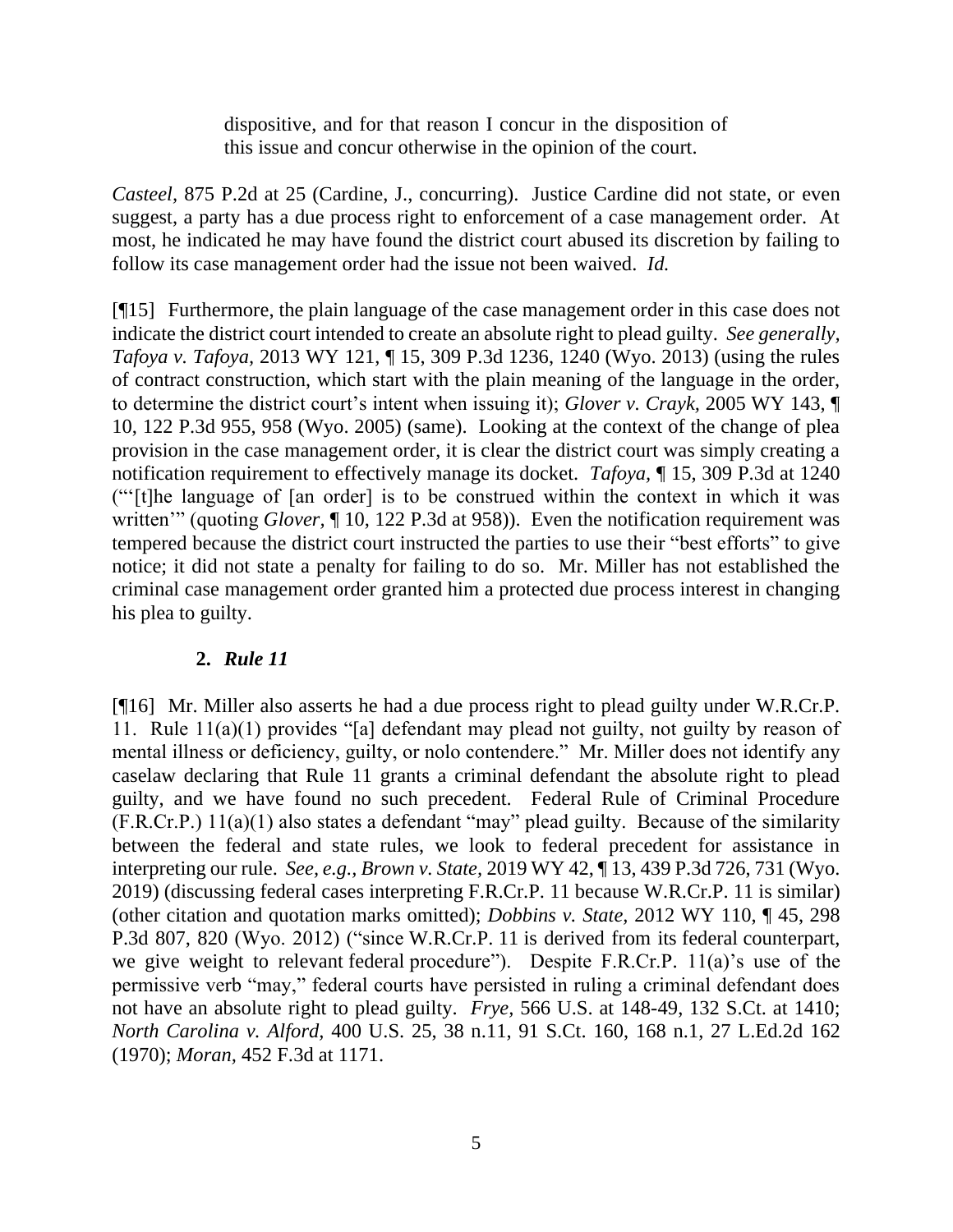[¶17] As Mr. Miller correctly points out, compliance with Rule 11 is required to protect a defendant's due process interests when he changes his plea to guilty. *Hoggatt v. State,* 606 P.2d 718, 722 (Wyo. 1980) ("Failure on the part of the court to [follow W.R.Cr.P. 11], deprives the defendant of his constitutional right of due process.") (citation omitted). However, any variance by the district court from the procedures required by the rule that does not affect the defendant's "substantial rights shall be disregarded." W.R.Cr.P. 11(h). *See also, Dobbins,* ¶ 47, 298 P.3d at 820 (disregarding the district court's variance from Rule 11 requirements because it did not affect Dobbins' substantial rights).

[¶18] Mr. Miller complains the district court violated his due process rights by failing to ascertain whether his guilty plea was voluntary under W.R.Cr.P. 11(d) or inquire on the record into the voluntariness or accuracy of his plea in accordance with W.R.Cr.P. 11(g). Rule 11(d) states: "The court shall not accept a plea of guilty or nolo contendere without first, by addressing the defendant personally in open court, determining that the plea is voluntary and not the result of force or threats or of promises apart from a plea agreement." Under the plain language of Rule 11(d), it is necessary for the district court to determine whether a guilty plea is voluntary only when it accepts the plea. *See Maes v. State,* 2005 WY 70,  $\P$  8-9, 114 P.3d 708, 710 (Wyo. 2005) (addressing Rule 11(d)'s requirements in reviewing a district court's acceptance of the defendant's guilty plea) (citing *Van Haele v. State,* 2004 WY 59, ¶ 12, 90 P.3d 708, 711-12 (Wyo. 2004)). Similarly, Rule 11(g) requires the district court to include in the record its "inquiry" into the voluntariness and accuracy of the plea only when the defendant enters a guilty plea. Here, the district court did not allow Mr. Miller to change his plea to guilty, so there was no need (nor would it make sense) for it to ascertain whether his decision to plead guilty was voluntary or accurate.

[¶19] Mr. Miller asserts the district court violated his right to due process by failing to follow Rule  $11(e)(4) - (5)$ 's requirements for plea agreements:

(e) *Plea Agreement Procedure*. –

. . . .

(4) Rejection of Agreement. – If the court rejects the plea agreement, the court shall, on the record, inform the parties of this fact, advise the defendant personally in open court or, on a showing of good cause, *in camera*, that the court is not bound by the plea agreement, afford the defendant the opportunity to then withdraw the plea, and advise the defendant that if the defendant persists in a guilty plea or plea of nolo contendere the disposition of the case may be less favorable to the defendant than that contemplated by the plea agreement.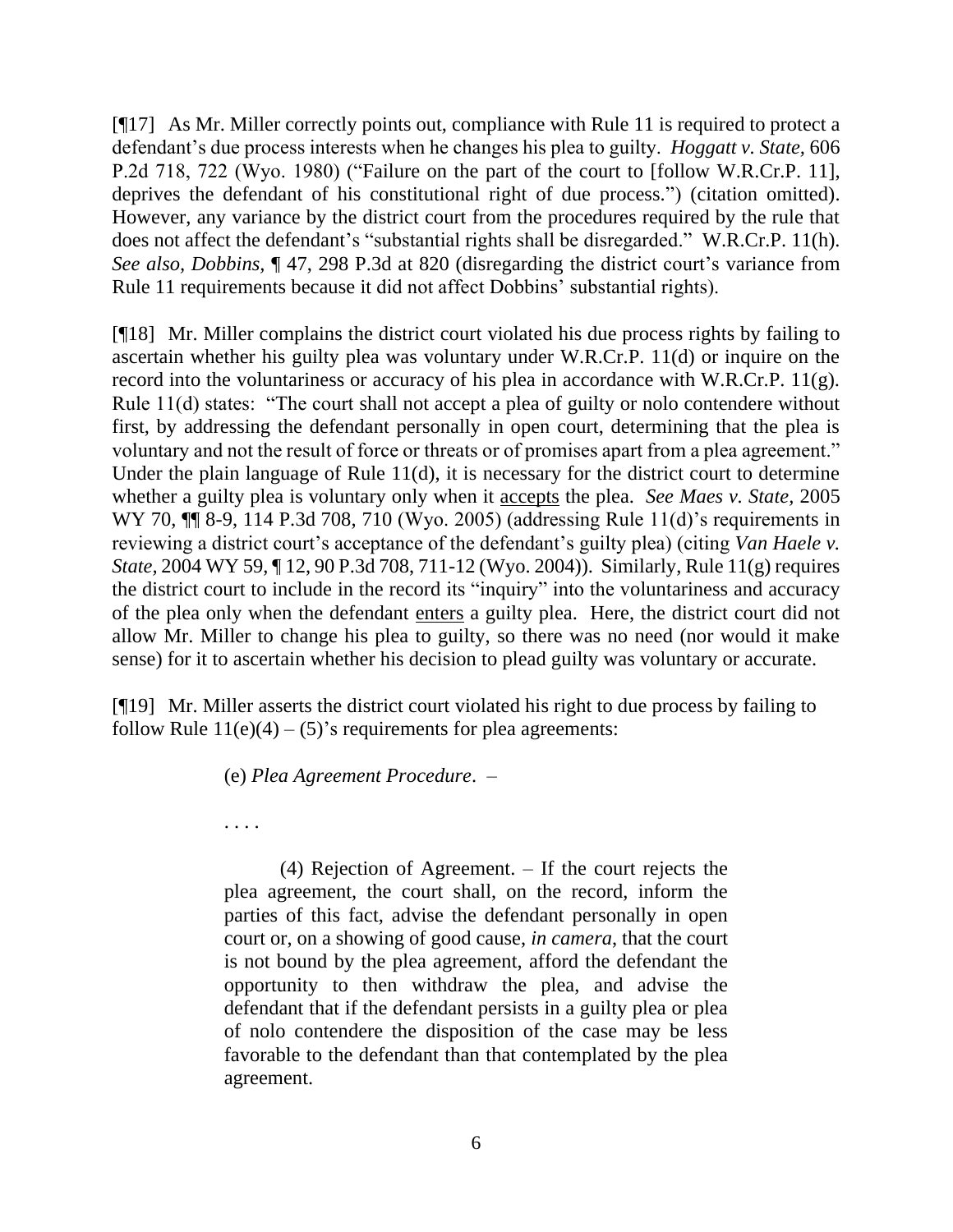(5) Notification to Court*.* – Except for good cause shown, notification to the court of the existence of a plea agreement shall be given at the arraignment or at such other time, prior to trial, as may be fixed by the court.

[¶20] Although Mr. Miller stated at the change of plea hearing there was no plea agreement between him and the State, he maintains on appeal there was an "implied" plea agreement by stating "there was no plea agreement, and the district court rejected that plea agreement." It strains the imagination to understand how the district court could have rejected a plea agreement that did not exist. Mr. Miller offers no authority to support this illogical argument. If we were to accept his contention, every guilty plea would involve a plea agreement. There is nothing in the rule to suggest that is true. Further, it would be nonsensical for the district court to advise the defendant it was not bound by a plea agreement and "the disposition of the case may be less favorable to the defendant than that contemplated by the plea agreement" when no such agreement exists. W.R.Cr.P. 11(e)(4). Mr. Miller has failed to establish W.R.Cr.P. 11 provided him a due process right to change his plea to guilty or that the district court violated due process by failing to follow the rule's requirements.

# **2.** *Abuse of Discretion*

[¶21] We review the district court's refusal to accept Mr. Miller's guilty plea for an abuse of discretion. *See United States v. Buonocore,* 416 F.3d 1124, 1129 (10th Cir. 2005) (courts have discretion to refuse to accept a guilty plea); *United States v. Michel-Galaviz,* 415 F.3d 946, 948 (8<sup>th</sup> Cir. 2005) (same). *See also, United States v. Padilla*, 889 F.3d 917, 919 (8<sup>th</sup> Cir. 2018) (per curiam) (the district court did not abuse its discretion by refusing to allow the defendant to plead guilty to two of the three charges against him). A court abuses its discretion when it "could not have reasonably concluded as it did." *Langley v. State,* 2020 WY 135, ¶ 18, 474 P.3d 1130, 1135 (Wyo. 2020) (citations and quotation marks omitted). *See also, Requejo v. State,* 2019 WY 44, ¶ 7, 439 P.3d 747, 749 (Wyo. 2019) ("We will find an abuse of discretion only if the trial court could not reasonably conclude as it did, and we will not reverse its decision if there is a legitimate basis for its ruling. The party challenging the trial court's decision has the burden of showing an abuse of discretion.") (citation omitted).

[¶22] The record in this case does not establish an abuse of discretion. In refusing to allow Mr. Miller to change his plea to guilty on the domestic battery counts, the district court expressed concern that a guilty plea to less than all the charges would create significant legal and logistical issues for the trial on the remaining strangulation count. Specifically, once the two domestic battery counts were no longer trial issues, the State would seek to introduce evidence of them during the trial on the strangulation count. *See* W.R.E. 404(b). Once the State gave notice of its intent to introduce W.R.E. 404(b) evidence, a pretrial hearing would be necessary to determine the admissibility of the evidence. *See Gleason v.*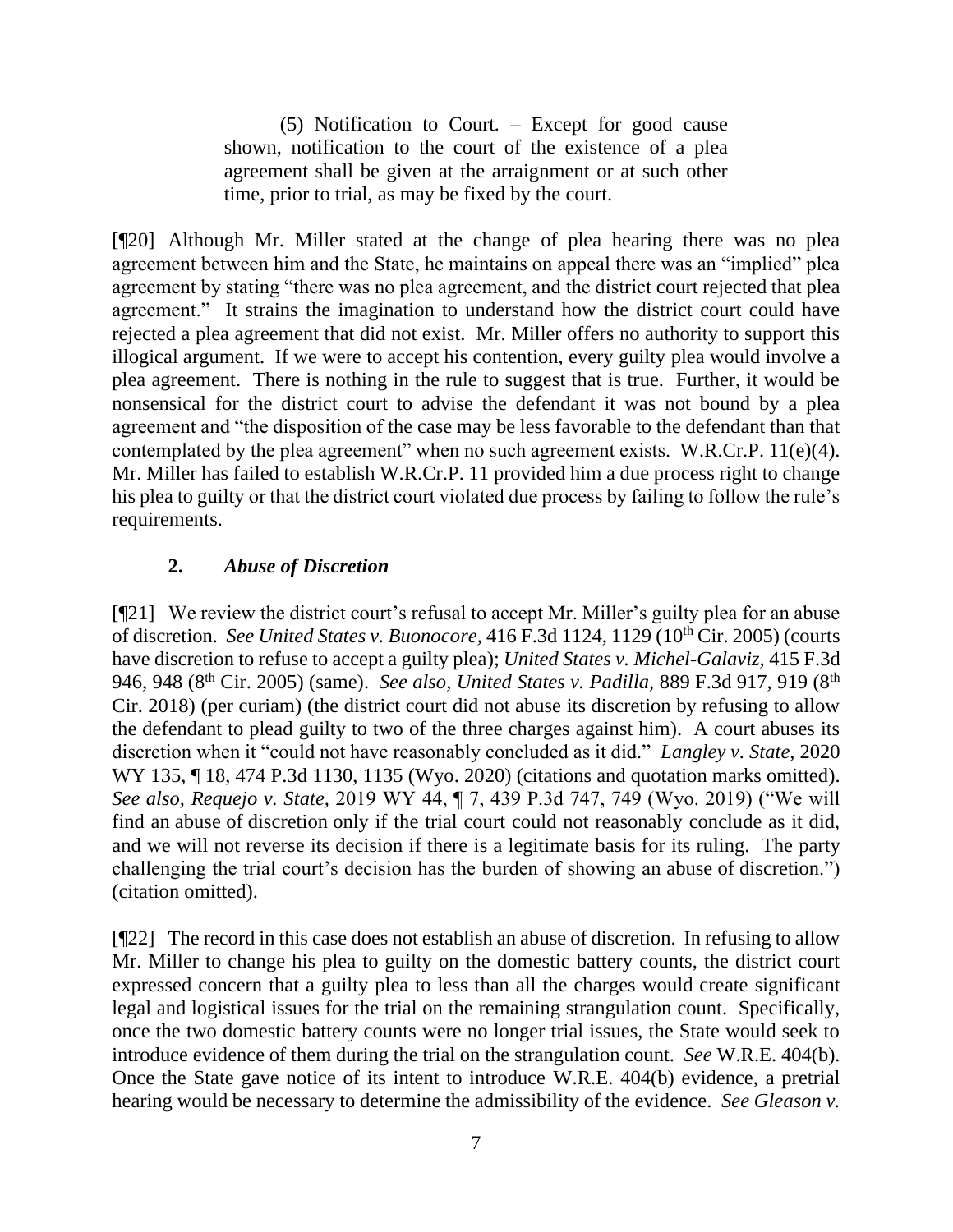*State,* 2002 WY 161, ¶ 18 n.2, 57 P.3d 332, 340 n.2 (Wyo. 2002) (expressing "firm preference" for pretrial determination of Rule 404(b) issues). *See also, Volpi v. State,* 2018 WY 66, ¶ 17, 419 P.3d 884, 890 (Wyo. 2018) ("[r]ulings on uncharged misconduct evidence are too important to be made in the heat and pressure of a trial") (citations and quotation marks omitted).The district court indicated it would not be able to schedule a Rule 404(b) hearing in the two weeks left before trial. The court also noted Mr. Miller's case was first on the trial stack in the court's very crowded docket and, if it continued the trial, the court would have to reorganize the stack. These were reasonable bases for denying Mr. Miller's change of plea request. *See generally, Padilla,* 889 F.3d at 919 (indicating the trial court did not abuse its discretion by refusing to allow the defendant to plead guilty to two of three charges).

[¶23] Furthermore, even if the district court abused its discretion by denying Mr. Miller's change of plea request, he is still required to show the error was prejudicial. *See Craft v. State,* 2013 WY 41, ¶ 14, 298 P.3d 825, 830 (Wyo. 2013). Error is prejudicial when "'there is a reasonable probability that the result would have been more favorable to the defendant had the error not occurred.'" *Cox v. State,* 2020 WY 147, ¶ 16, 477 P.3d 82, 85 (Wyo. 2020) (quoting *Larkins v. State*, 2018 WY 122, ¶ 94, 429 P.3d 28, 49-50 (Wyo. 2018)).

[¶24] Mr. Miller does not explain how he was prejudiced by the district court's ruling. His purpose in pleading guilty to the misdemeanor battery counts was to "get [them] off the table" in the strangulation trial. Mr. Miller's argument necessarily presumes the evidence of the domestic batteries would not have been admitted at trial or would have been limited under W.R.E. 404(b). However, he makes no effort to establish the evidence was inadmissible under the rule or our precedent. Moreover, if the district court had accepted his pleas, he would have been adjudged guilty of two domestic batteries, whereas he was ultimately convicted only for the stabbing because the State voluntarily dismissed the slapping count.

[¶25] Mr. Miller also has not shown there is a reasonable probability the result of the strangulation trial would have been more favorable to him had the domestic battery evidence been excluded. There was ample independent evidence to support the strangulation conviction without the domestic battery evidence. To prove strangulation, the State was required to show Mr. Miller "intentionally and knowingly or recklessly cause[d] or attempt[ed] to cause bodily injury to a household member [Ms. Martinez] by impeding the normal breathing or circulation of blood by [a]pplying pressure on the throat or neck[.]" Wyo. Stat. Ann. § 6-2-509(a)(i) (LexisNexis 2021). Ms. Martinez testified Mr. Miller wrapped his hand completely around her throat and squeezed, interfering with her breathing and making her dizzy. Three law enforcement officers testified to observing bruising or discoloration on her neck, and photographs of the area were admitted into evidence at the trial. Mr. Miller was not prejudiced by the district court's refusal to allow him to enter his guilty pleas.